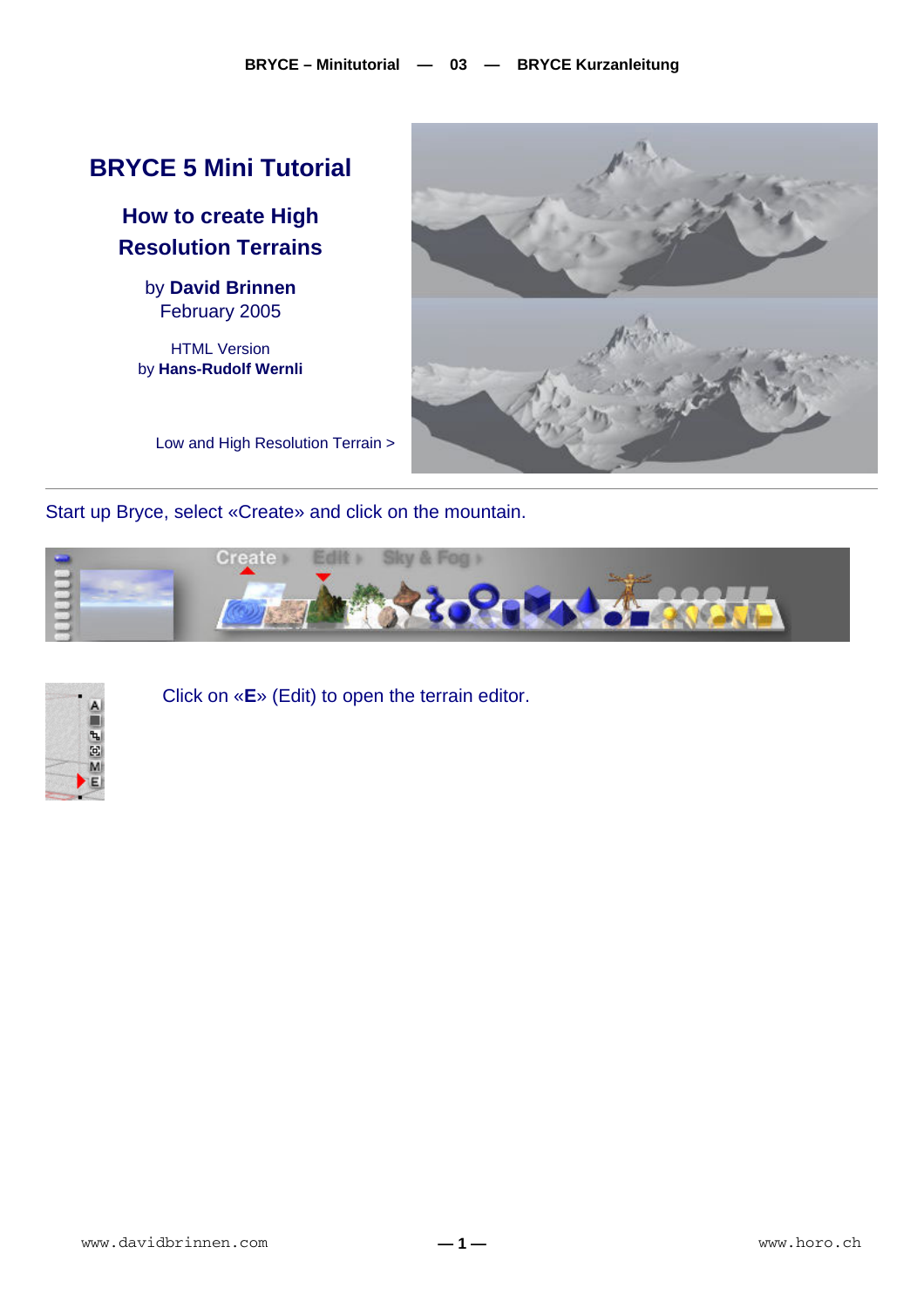| <b>Editing Tools</b>                   |                                  |                                         |
|----------------------------------------|----------------------------------|-----------------------------------------|
| <b>Elevation</b>                       | - Filtori                        |                                         |
| <b>O</b> New                           | <b>O</b> Undo<br><b>C</b> Invert | <b>C</b> Erode                          |
| <b>C</b> Fractal                       |                                  | also/Lower <sup>®</sup>                 |
| <b>C</b> Eroded                        | ► Bryce Classic                  | pening $\bullet$                        |
| <b>C</b> : Picture                     | Ridged Multifractal              | othing ●                                |
| <b>Basic No</b>                        | Perlin Hills                     |                                         |
| <b>C</b> Slope No                      | <b>Rounded Dunes</b>             | Edges $\bullet$<br>Edges <sup>(b)</sup> |
| <b>O</b> Height N                      | Classic Fractal                  | Edges $\bullet$                         |
|                                        | <b>Round Hills</b>               |                                         |
| <b>C</b> Spikes                        | Slickrock                        | Maker <sup>@</sup>                      |
| <b>Mounds</b>                          | Ridges                           | Noise $\bullet$                         |
| <b>O</b> Dampen                        | Rolling Hills                    | Edges <sup>(b)</sup>                    |
| <b>C</b> Equalize<br><b>C</b> Posteriz | Alpine Valleys                   | ateaus <b>O</b><br>Ridges $\bullet$     |
| <b>C</b> Sawtoot                       | Chaotic                          | $idges2$ $\bullet$                      |
| <b>C</b> : Subcont                     | Pocked                           | Ridges <b>O</b>                         |
|                                        | Crystalline                      |                                         |
|                                        | Lava                             |                                         |
|                                        | Metamorphism                     |                                         |
|                                        | Metamorphosed                    |                                         |
|                                        | Fractured                        |                                         |
|                                        | Weathered Dikes                  |                                         |
|                                        | Warped Slickrock                 |                                         |
|                                        | Warped Ridges                    |                                         |
|                                        | Zorch                            |                                         |
| <b></b>                                | Warped Zorch                     |                                         |
|                                        | Mordor                           |                                         |

Select «Mordor» from the «Fractal» Pulldown.

Click on the «Fractal« button until you get a terrain that resembles the one below. There are hundreds of times you can click on this button without ever repeating the terrain optained.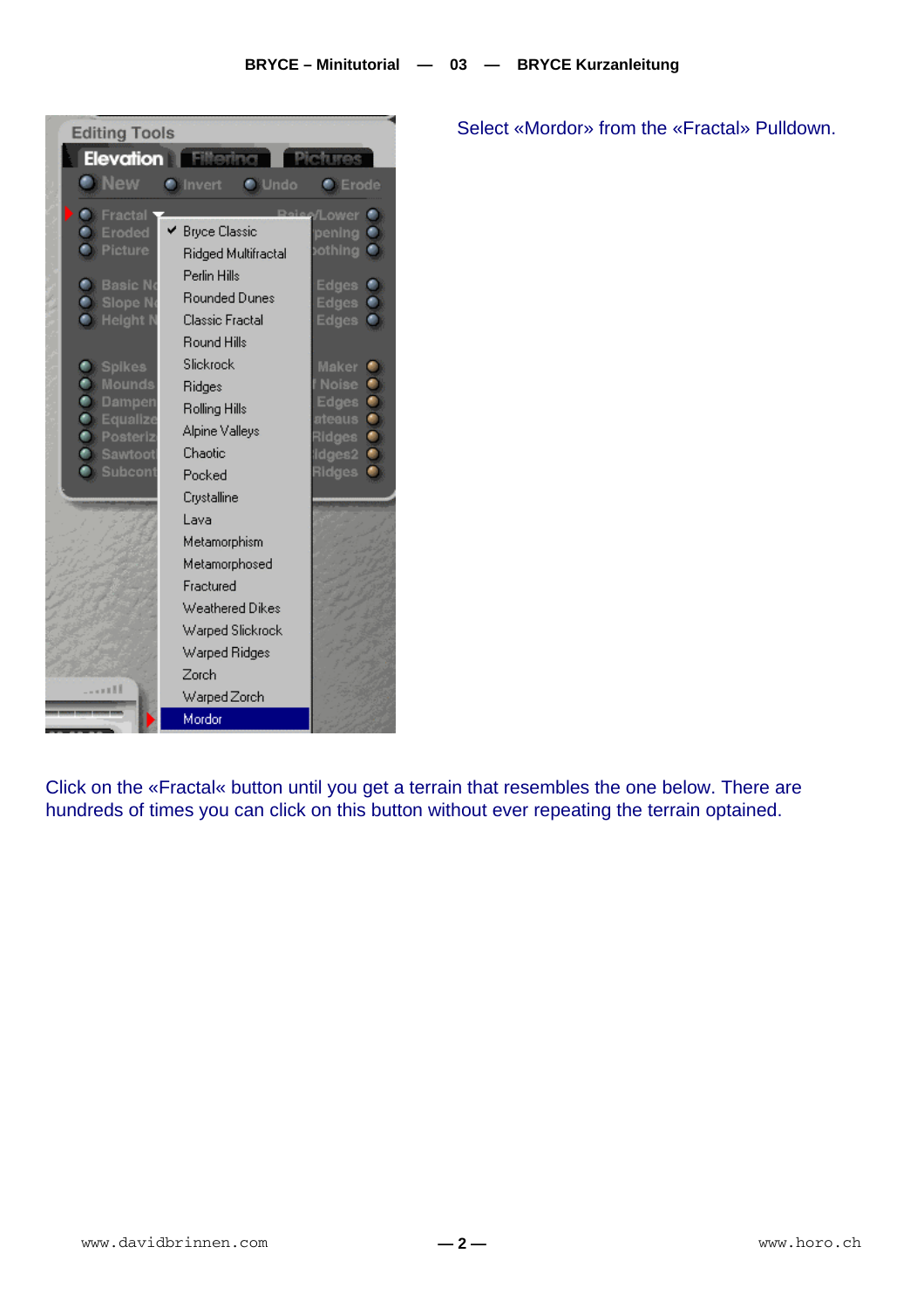



Select camera «From Top», zoom back 5 times, grab a corner and pull the terrain until it gets about the size shown in the next picture.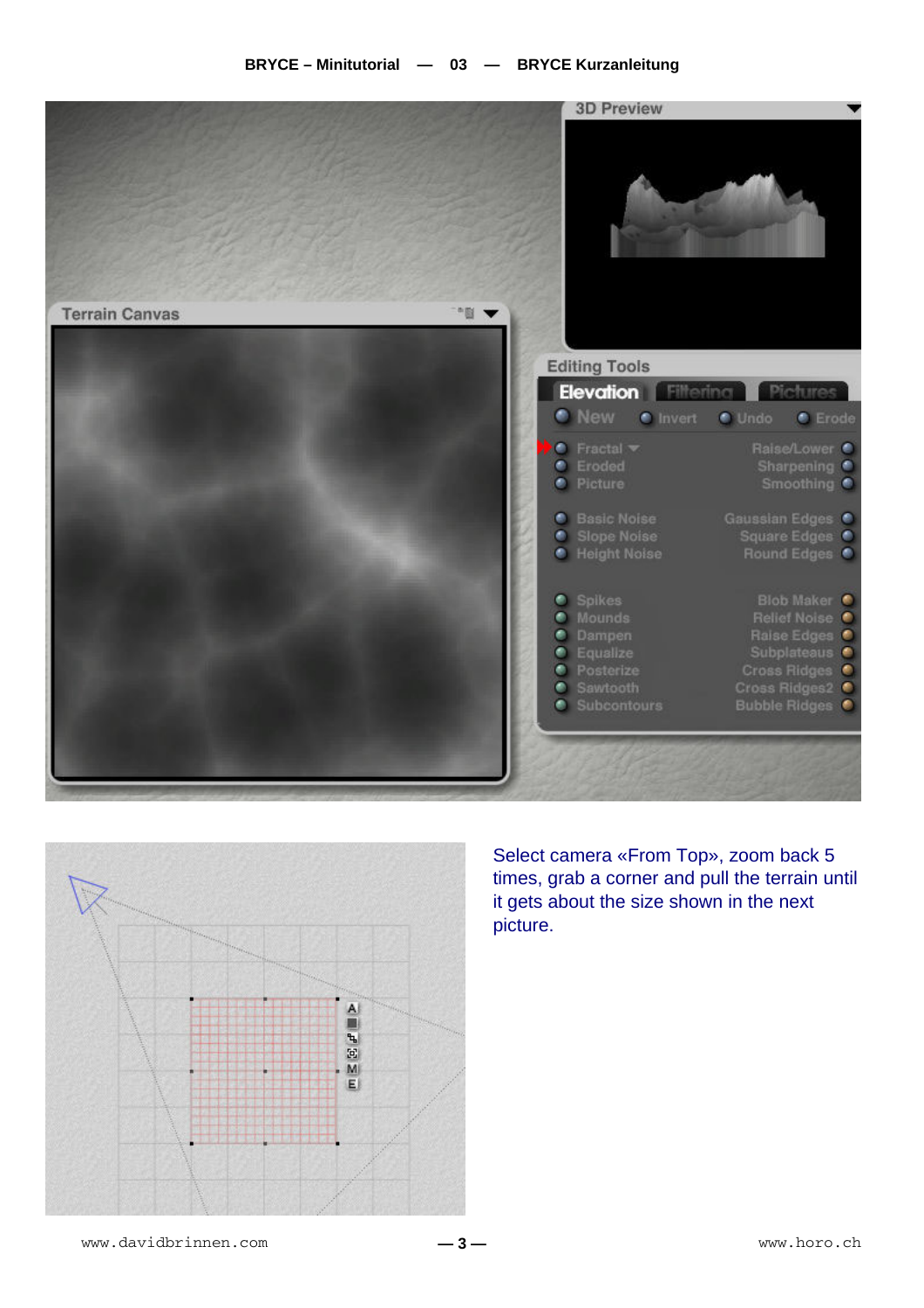

Alternatively, you can click on the «A» (Attribute) and enter the values for the terrain as numbers.

| <b>Object Attributes</b>                |         |          |           |   |  |  |
|-----------------------------------------|---------|----------|-----------|---|--|--|
| General                                 |         | Linking  | Animation |   |  |  |
| Object Name<br>Terrain 1                |         |          |           |   |  |  |
|                                         | Neutral | A Hidden |           |   |  |  |
| Positive<br>⊚ Locked                    |         |          |           |   |  |  |
| Negative<br>Show As Box                 |         |          |           |   |  |  |
| Intersect<br>Show Origin Handle         |         |          |           |   |  |  |
| Transfer Material of Negative Boolean ( |         |          |           |   |  |  |
| Absolute Coordinates                    |         |          |           |   |  |  |
| Origin                                  | 665     | -165     | -705      | в |  |  |
| Position                                | 665     | -165     | $-705$    | в |  |  |
| Rotate                                  | n       | n        | n         | o |  |  |
| Size                                    | 1400    | 350      | 1400      | B |  |  |
|                                         |         |          | Z         |   |  |  |

 $\mathbf{x} \times$ 

Shown are the preliminary numeric values for the terrain.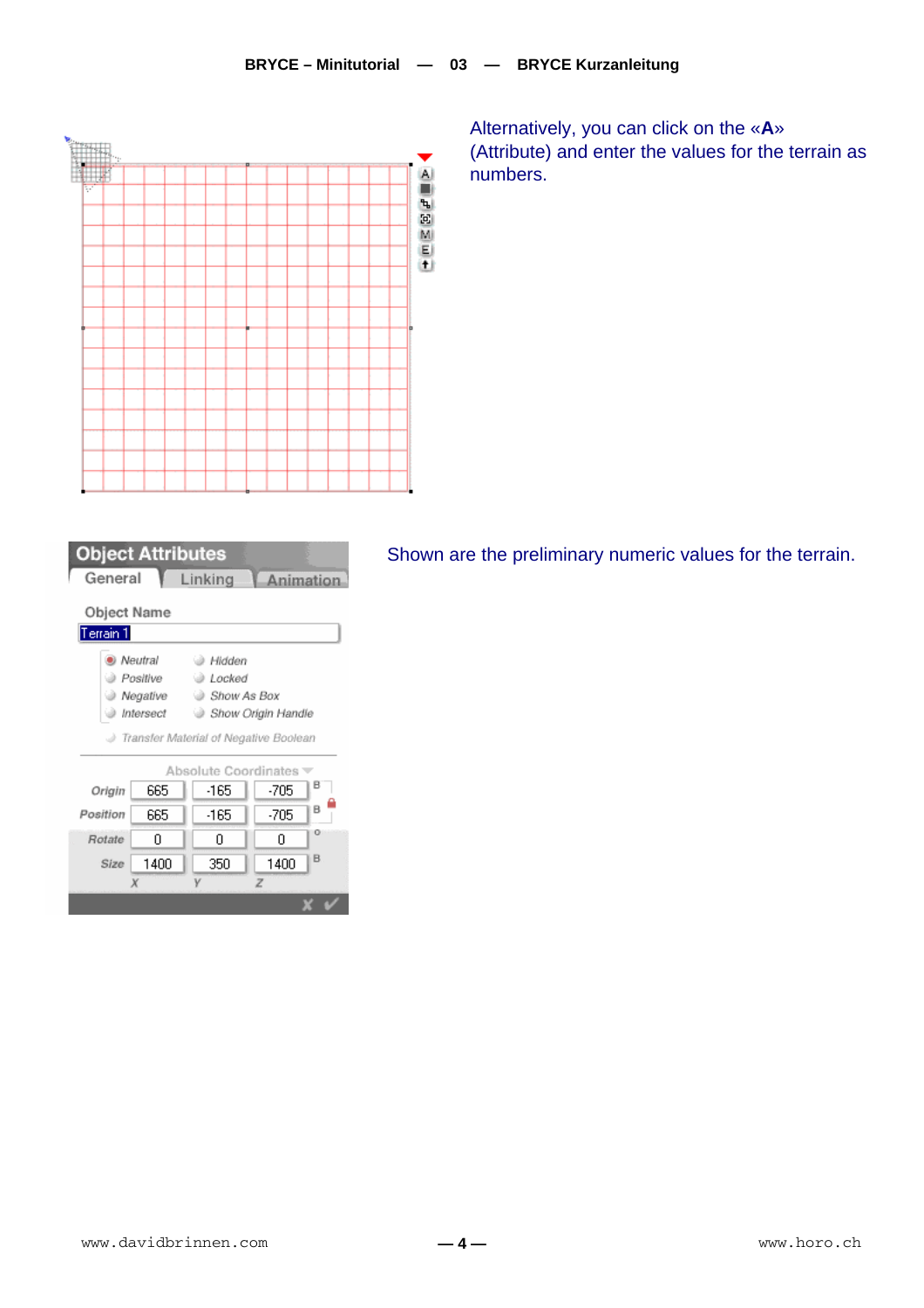

Because the terrain was enlarged, it is now submerged, below the ground plane. The position is adjusted by clicking on the uparrow (from the initial -165.00 to 175.00 in the example).

Move camera in all axes until a position is found that resembles the one of the rendered picture.



Select terrain and open the Terrain Editor. Change the resolution from the standard «128 - normal» auf «1024 - massive resolution».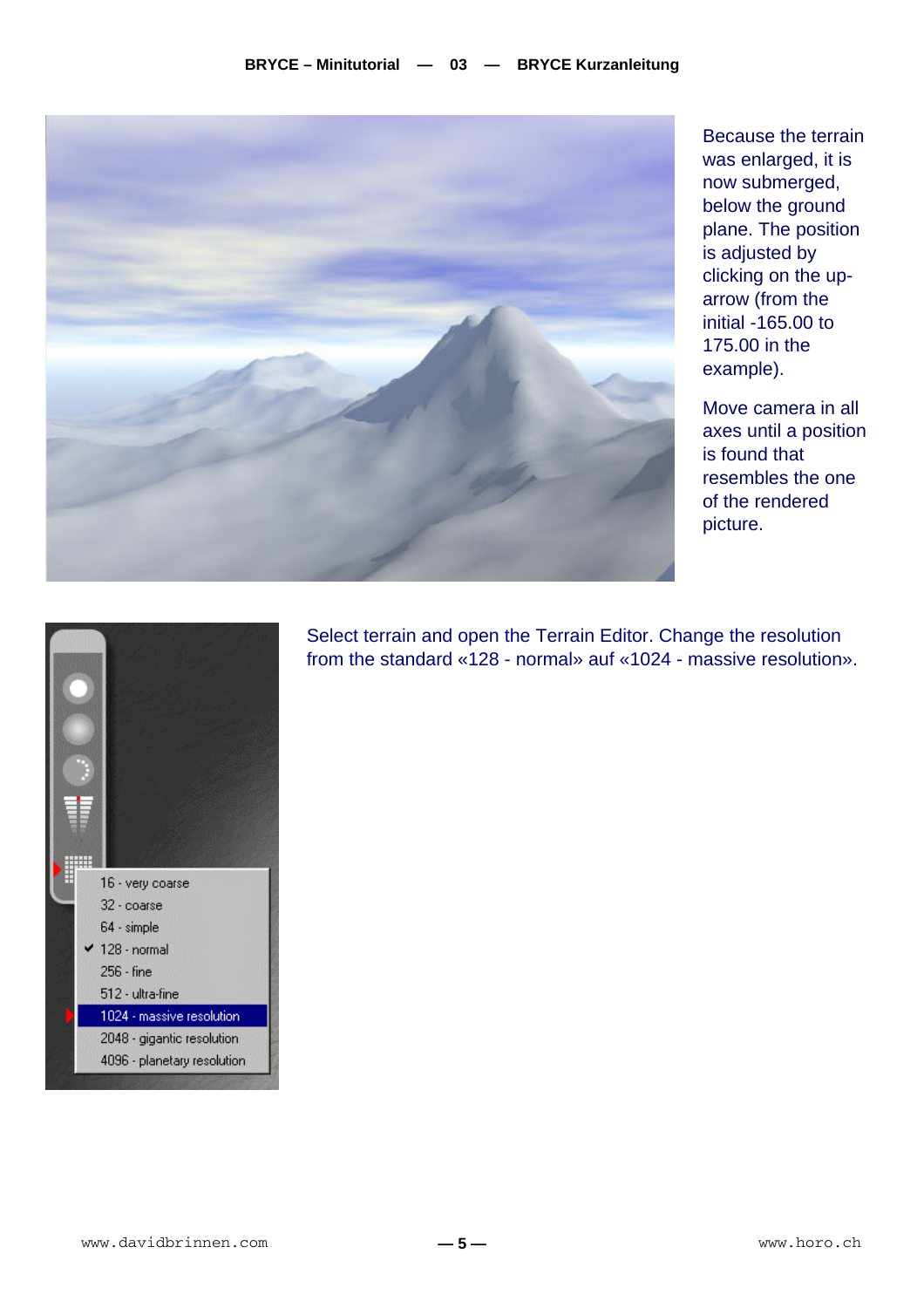

**Very Important:** In the Fractal dropdown, unselect the three preselected options «Random Extent», «Random Position» as well as «Random Character». Then, click once on the Fractal button to regenerate the same terrain with a higher resolution. This may take a couple of seconds.



The difference in resolution is obvious. The terrain looks much more real.